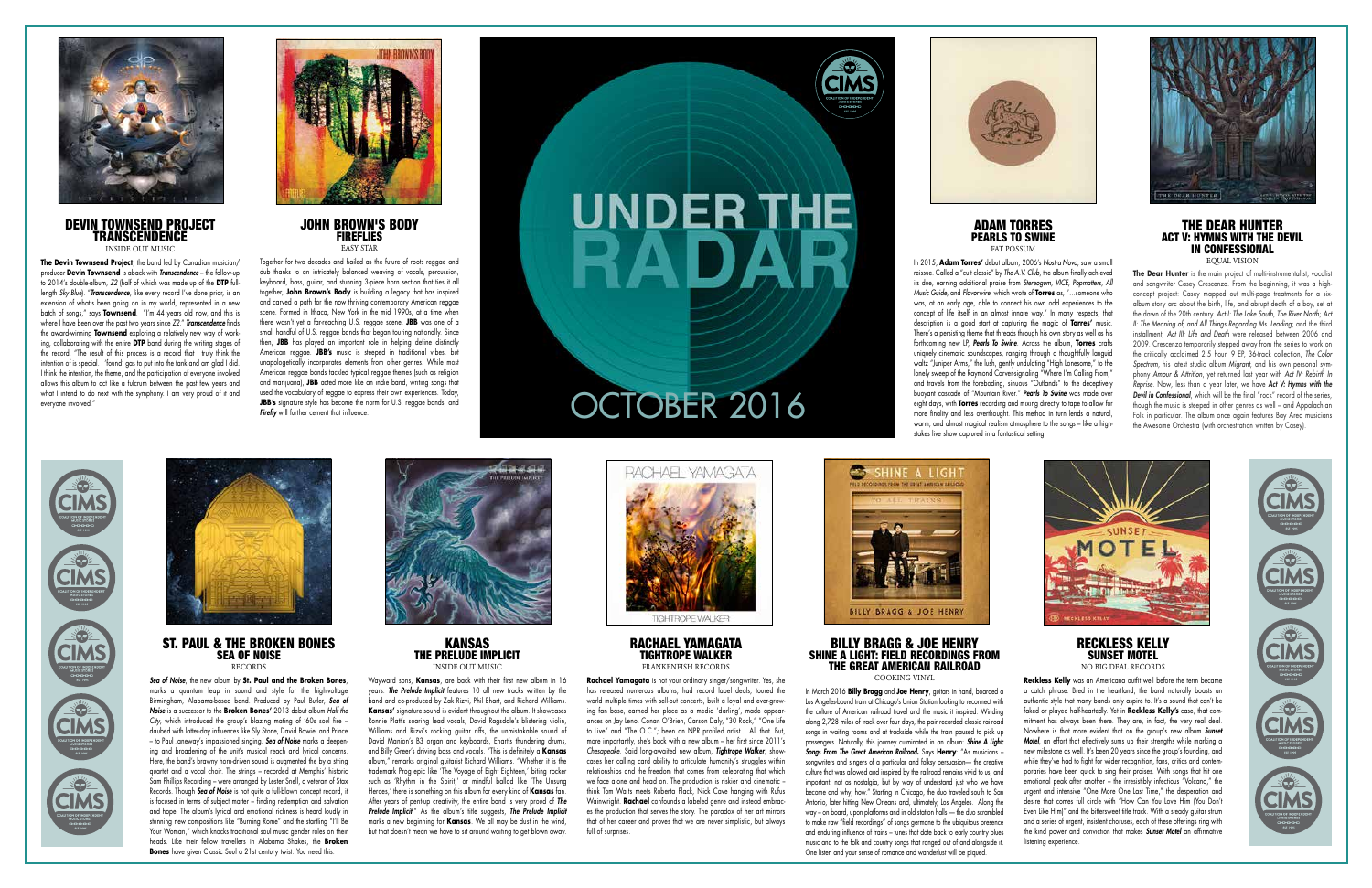TEMPLE OF THE DOG TEMPLE OF THE DOG A&M

Temple of the Dog begins with a cassette containing two songs spawned by the loss of Soundgarden singer Chris Cornell's friend and roommate Andrew Wood (singer of Mother Love Bone). "I didn't have any destination for those songs," Cornell reflected. "My thought was that maybe I could record these songs with the remaining members of Mother Love Bone and that maybe we could release them as a tribute." Mother Love Bone's Stone Gossard and Jeff Ament began playing with Mike McCready, while Soundgarden's Matt Cameron was brought in to play drums on several demos. The project became a true collaboration. In fifteen days they cut ten tracks – even enlisting a new singer, Eddie Vedder, to add background vocals and, eventually, a duet called "Hunger Strike." The album was released to little fanfare until, less than a year later, Seattle's little music scene became a global phenomenon. It was then quickly reissued with "Hunger Strike" as the lead single. The rest is history. This 25<sup>th</sup> anniversary edition of *Temple of the Dog* has been freshly remixed by Brendan O'Brien and, depending on the format of your choosing, features a variety of never-before-heard bonus tracks. The band will also be touring for the first time ever which, obviously, you don't wanna miss.

### BRUCE SPRINGSTEEN CHAPTER AND VERSE **COLUMBIA**



## HISS GOLDEN MESSENGER HEART LIKE A LEVEE **MERGE**

## PASSENGER YOUNG AS THE MORNING OLD AS THE SEA **NETTWERK**

"I come from a boardwalk town where almost everything is tinged with a bit of fraud. So am I. By twenty, no race-car-driving rebel, I was a guitar player on the streets of Asbury Park and already a member in good standing amongst those who 'lie' in service of the truth . . . artists, with a small 'a.' But I held four clean aces. I had youth, almost a decade of hard-core bar band experience, a good group of homegrown musicians who were attuned to my performance style and a story to tell." So begins **Bruce Springsteen's** recently released autobiography, *Born to Run*. *Chapter and Verse* is the book's audio companion. **Springsteen** selected the songs on **Chapter and Verse** to reflect the themes and sections of *Born to Run* – five of which are unreleased. The compilation begins with two tracks from The Castiles, featuring a teenaged **Springsteen** on guitar and vocals, and ends with the title track from 2012's *Wrecking Ball*. The collected songs trace **Springsteen's** musical history from its earliest days, telling a story that parallels the one in the book. *Chapter and Verse* is must for any **Bruce Springsteen** fan.



*Young as the Morning Old as the Sea* is the 8th studio album from Mike Rosenberg the Brighton-born singer/songwriter better known as **Passenger**. A prolific achievement for an artist who is still only just turned 30 last year. **Passenger** has seen massive worldwide success since the release of multi-platinum **"Let Her Go"** from album *All The Little Lights*. **Passenger** released *Whispers* in 2014 and spent the next two years playing sold-out show across the world and demanding the attention of thousands upon thousands of festivalgoers with only his voice and acoustic guitar. The album was recorded at a combination of Roundhead Studios in Auckland, a studio lovingly built from scratch by Neil Finn and back at Linear studios in Sydney. The epic landscapes in both New Zealand and on a recent trip Mike took to Iceland lent inspiration to create a newly panoramic album, with themes of relationships and the passing of time that are at once personal and universal. Lyrically, too, the album is newly panoramic: The stories both individual and universal, of relationships and the passing of time are still there, yet they are joined, this time, by widescreen landscapes: Finnish forests, Norwegian lakes, Scottish highlands, the Italian coastline.



**Hiss Golden Messenger** A.K.A. M.C. Taylor has been on a roll the last couple of years, putting out album after album of beautifully realized, Dylan-esque rock. **Heart Like A Levee** is his latest and it's very personal subject matter is best explained by the man himself: "The writing of the songs that became *Heart Like a Levee* started in a hotel room in Washington DC in January of 2015 during a powerful storm that darkened the East Coast. At that time I was feeling—more acutely than I had ever felt before—wrenched apart by my responsibilities to my family and to my music. Forgetting, momentarily, that for me, each exists only with the other. How could I forget? Though maybe my lapse was reasonable: I had just quit my job, the most recent and last, in a series of dead-end gigs stretching back 20 years, with the vow that my children would understand their father as a man in love with his world and the inventor of his own days. They would be rare in that regard. And then—driven by monthly bills and pure fear— I left for another tour, carrying a load of guilt that I could just barely lift. But in that snowy hotel room I found the refrain that became my compass: *I was a dreamer, babe, when I set out on the road; but did I say I could find my way home?*"



## HOW TO DRESS WELL **CARE** WEIRD WORLD/DOMINO

**Set It Off** have always been about putting the "pop" in "pop punk" but their latest album, *Upside Down* is taking their music to ear-pleasing new extremes. "We've challenged ourselves to break down genre walls – pulling influences from pop, hip-hop and R&B," says the band. "Brace yourself – this is **Set It Off** at the pinnacle of our careers." *Upside Down* was recorded in Los Angeles, CA with producers Brandon Paddock (Panic! At The Disco, Avril Lavigne, Pentatonix), Erik Ron (Saosin, Panic! At The Disco) and Mike Green (5 Seconds of Summer, All Time Low, Cassadee Pope). It was chosen as one of the "Most Anticipated Albums of 2016" by Alternative Press Magazine – and it's easy to hear why: Tracks like "Something New" and "Life Afraid" are squarely aiming for the upper echelons of pop stardom. **Set It Off** has shared toured and shared stages with the likes of My Chemical Romance, Black Veil Brides, Falling In Reverse, Chiodos, Our Last Night, A Day To Remember, Say Anything, We Are The In Crowd, William Beckett, and the entirety of both the 2013 and 2015 Vans Warped Tour, but *Upside Down* might have them playing arenas.



*Care* is the next step in the evolution of **How To Dress Well** (aka Tom Krell), which began with his first critically-lauded album, *Love Remains*, in 2010 and continued up through his widely acclaimed previous album, 2014's *What Is This Heart?*. In six quick years, Krell has deftly moved from hazy, bedroom R&B to full-blown alt-pop gems, projecting more clarity and depth than ever before. Writing and working between Chicago, Los Angeles, and New York, *Care* retains Krell's signature lyrical wordplay while being the most vibrant, curious, and celebratory he's ever been with the listener. It's an intimate album that goes big – filled with stadium-sized choruses, rollicking guitar solos, vocal tenderness, and Celine Dion-inspired melodies. It is radio-ready hooks (some of which were co-produced by Jack Antonoff) refracted through the How To Dress Well lens, tinting all the broader strokes with the unique elements that have always made Krell a celebrated musical visionary. *Care* is a sensual, dazzling alt-pop *tour de force* that makes us want to know each other clearer, and ultimately, to allow ourselves to feel joy.







Despite what some snarky critics may say, **Pixies** first album in 20-odd years, *Indie Cindy*, is *very* good – the sound of a band picking right up where they left off – launching from the Planet of Sound and returning to Earth with guitarist Joey Santiago's shimmering textures and slashing surf licks, as well as the unholy screams of Black Francis. They lost Kim Deal, a bummer to be sure, but for their new album, *Head Carrier*, they gained Paz Lenchantin – an in-demand singer and multi-instrumentalist best known for her time in A Perfect Circle and Zwan. Not only has she invigorated *Head Carrier's* songwriting (the first time the entire band has received songwriting credits) but she sings lead on "All I Think About Now" – a song Black wrote to Kim Deal. Weird, right? It's beautiful, too. In fact, weird and beautiful describes most of *Head Carrier's* songs – particularly the sublime "Oona," the kosmische surf rocker "Plaster of Paris," and the gorgeous Paz / Black duet, "Bel Esprit." There are some fine rockers, too, particularly "Baal's Back" and the thrashing abduction tale of "Um Chagga Lagga." But as good as those rockers are, *Head Carrier's* pretty songs are perhaps its best – sort of like 1990's *Bossanova.* There's some cool new chemistry with **Pixies 3.0**. Let's hope there's more to come.



## S U R V I V E **RR7349** RELAPSE

Formed in 2009, the prolific Austin, TX experimental synth quartet **SURVIVE** have released two full-lengths and numerous EPs / singles since their inception, including recent contributions to the soundtrack for the acclaimed indie horror film *The Guest*. Additionally, two of the group's members recently scored the soundtrack for the new hit sci-fi / horror show *Stranger Things*. Now, **S U R V I V E** have completed self-recording their second full-length, *RR7349*. The synth quartet's sophomore full-length is a dark, sweeping exercise in analog synth mastery. The pulsating, 9-song instrumental release showcases immense diversity between tracks – ranging from grim tom-tom thunder to space-age epics, pairing tense plodding grooves with meditative ambience and driving, rhythmic beats. Inspired by IDM and horror scores alike, *RR7349* is simultaneously ominous and hopeful; tense and relaxed; percussive and melodic. It's also unquestionably **S U R V I V E's**

# UNDER THE RAI







## EPICA THE HOLOGRAPHIC PRINCIPLE NUCLEAR BLAST

The world of symphonic metal is all about big ideas and high standards, but few bands have taken this most bombastic of genres to such momentous creative heights as **Epica**. With each successive album, the band has made huge creative progress while consistently delivering stage shows and performances of overwhelming power and grandiloquence. From 2007's dark religious exploration, *The Devine Conspiracy,* and 2009's intense musical journey, *Design Your Universe*, to 2012's impassioned and political *Requiem For The Indifferent*, and on to the brave curiosity and breathtaking depth of last album, 2014's *The Quantum Enigma*, **Epica's** upward ascent has been both commercial and artistic: A testament to many years of hard work, fierce determination and the relentless pursuit of musical dreams. And now it's 2016 and **Epica** are poised to unveil their greatest masterwork to date. Their seventh fulllength studio effort, *The Holographic Principle*, signifies a significant upping of the musical ante for this most adventurous of modern bands.